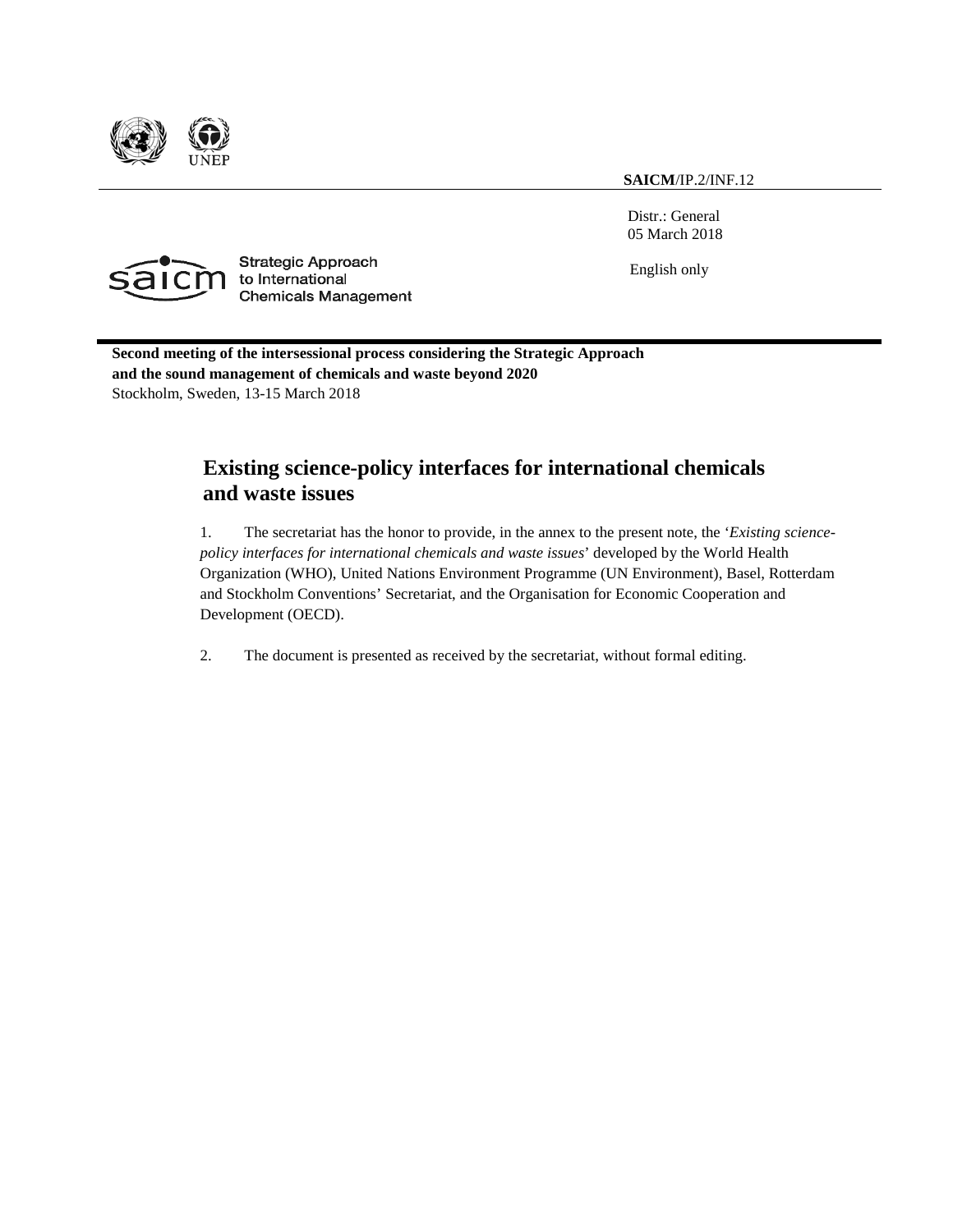## **Annex**

## **Existing science-policy interfaces for international chemicals and waste issues**

#### *5 March 2018*

### **Introduction**

During the first meeting of the *Intersessional Process for considering SAICM and the sound management of chemicals and waste beyond 2020*, there was discussion about the need to create a new sciencepolicy interface for chemicals and waste at the international level. To inform further discussion of this issue, this paper prepared by the World Health Organization (WHO), United Nations Environment (UNEP), Basel, Rotterdam and Stockholm Conventions' Secretariat, and the Organisation for Economic Cooperation and Development (OECD) provides a brief outline of selected existing fora and mechanisms to provide science advice on chemicals and waste issues and how these interface with the decisionmaking processes of intergovernmental and international bodies as well as multilateral environmental agreements. This information is meant to supplement SAICM/IP.2/10 *Review of existing governance models of potential relevance to the sound management of chemicals and waste, including sciencepolicy interfaces*.

This review focusses on the work of the Food and Agriculture Organization (FAO), the World Health Organization (WHO), the FAO/WHO Codex Alimentarius Commission (CAC), the Organisation for Economic Cooperation and Development (OECD), United Nations Environment (UNEP), and the sciencepolicy interfaces of some international instruments that address chemicals and waste. As further detailed below, a variety of fora and mechanisms for the provision of scientific or technical advice exist within these organizations and address a broad array of topics relevant for chemicals.

## **The Food and Agriculture Organization (FAO) Overview**

The FAO is an intergovernmental organization that focuses on raising levels of nutrition and standards of living, improving agricultural productivity, and improving the lives of rural people. The FAO Constitution sets out the functions of the organization which includes, *inter alia*, scientific, technological, social and economic research; education and public awareness; improving agricultural production as well as the processing, marketing and distribution of food and agricultural products; and, technical assistance.

The FAO Conference (the Conference) is the supreme decision making body for the organization, supported by a Council (executive organ), regional conferences and various committees. The Conference has 194 Member Nations, two associate members and one member organization, the European Union. Additional commissions, committees, conferences, working parties, panels of experts and consultations may also be established.

The work of the organization is directed by Conference resolutions and decisions and by the Memberelected Director General in accordance with the mandate and programme of work. The organization has diverse outputs including resolutions, decisions, reports, outlooks, guidelines, policies, codes of conduct, statistics, methodologies, and programmes.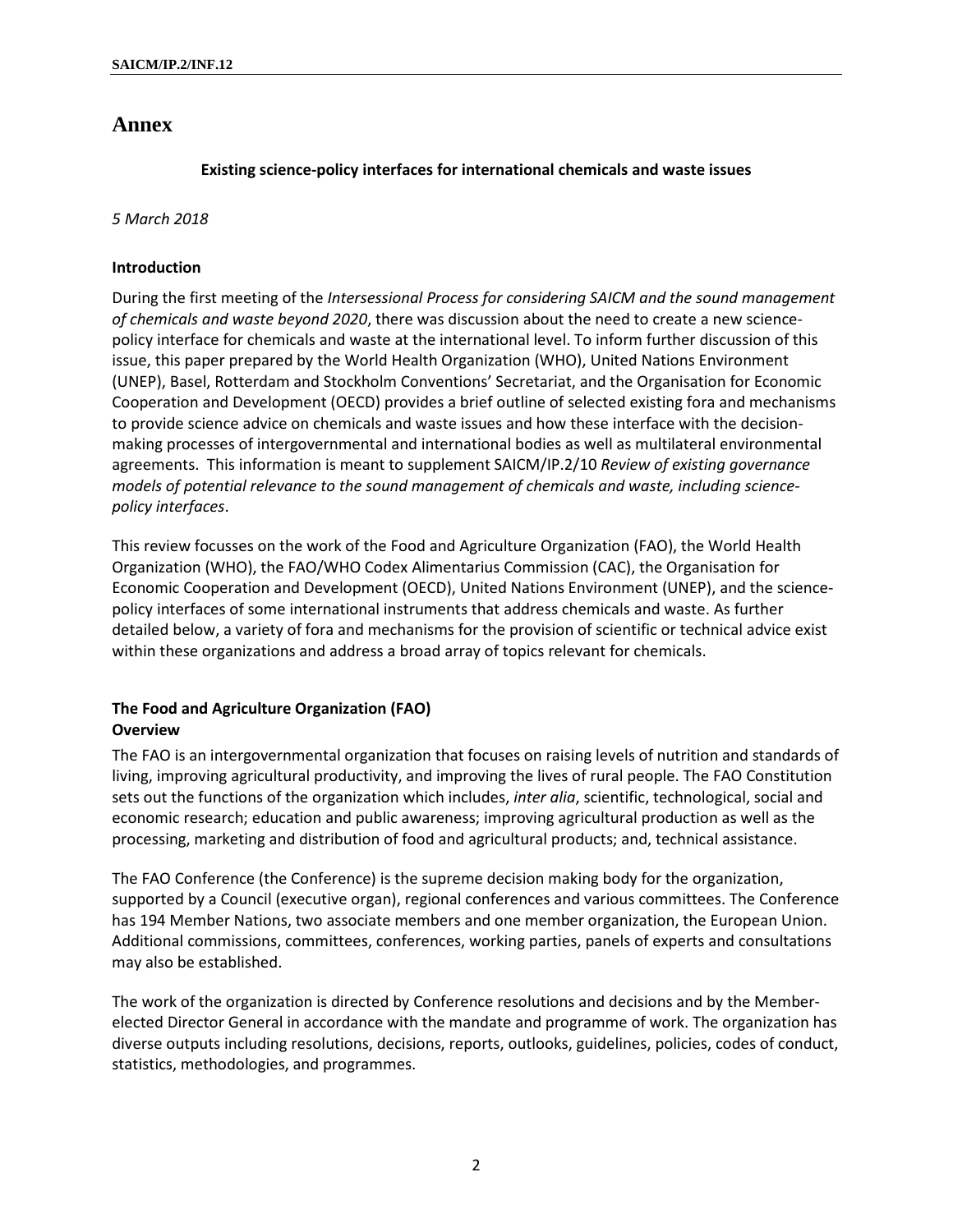Recognizing the importance of sound science in decision making and programme delivery, FAO's Strategic Framework, includes an objective on "technical quality, knowledge and services". A 2015 evaluation of this objective found that FAO has guidance and mechanisms to ensure the quality of technical content, including the FAO Publishing Policy which requires information products undergo sound technical review, including external peer review, and receive quality assurance by a divisional/departmental review group. The evaluation also concluded that end-users and experts have a positive opinion of the quality of FAO databases and publications. The FAO also has a "Statistics Accountability Framework" with the Chief Statistician being responsible for coordinating the statistical work of FAO and guaranteeing the quality of FAO data.

#### **Relevance for chemicals management**

The scope of FAO includes the use of agricultural chemicals and their residues on or in food or agricultural products, as well as food additives.

The **FAO/WHO International Code of Conduct on Pesticide management** (the Code of Conduct) is a voluntary framework to guide government regulators, the private sector, civil society, and other stakeholders on best practices in managing pesticides throughout their lifecycle. The Code of Conduct is supported by technical guidelines developed by the **FAO/WHO Joint Meeting on Pesticide Management** (JMPM).

The JMPM advises FAO and WHO on the implementation of the Code of Conduct and on new developments, problems or issues deserving of attention pertaining to pesticide regulation and management. Its members are drawn from the FAO Panel of Experts on Pesticide Management and the WHO Panel of Experts on Vector Biology and Control.

The Codex Alimentarius Commission is another joint WHO/FAO science-policy interface discussed later in this document. As well FAO is jointly responsible with UNEP for the Secretariat for the Rotterdam Convention which is also discussed later in this paper.

#### **The World Health Organization (WHO)**

#### **Overview**

The World Health Organization is an intergovernmental organization with the objective of *the attainment by all peoples of the highest possible level of health.* WHO is the directing and co-ordinating authority on international health work and is composed of a governing body, the World Health Assembly, and the WHO Secretariat which includes headquarters, regional and country offices. The Secretariat is largely a technical organization that employs experts to carry out the various functions of the organization as set out in the WHO Constitution. This includes *inter alia* delivering programmes, undertaking research, collecting data, building capacity, and developing technical reports, guidelines, methodologies, regulations, policies, and statistics.

The World Health Assembly (WHA) includes 194 Member States and is the supreme decision-making body for WHO. The WHA's main function is to determine the policies of the Organization. It also appoints the Director-General, supervises the financial policies of the Organization, and reviews and approves the proposed programme budget. It is supported by an Executive Board, the Governing Bodies Secretariat, as well as the WHO Secretariat. Expert advisory panels and committees may also be established as well as other collaborative mechanisms.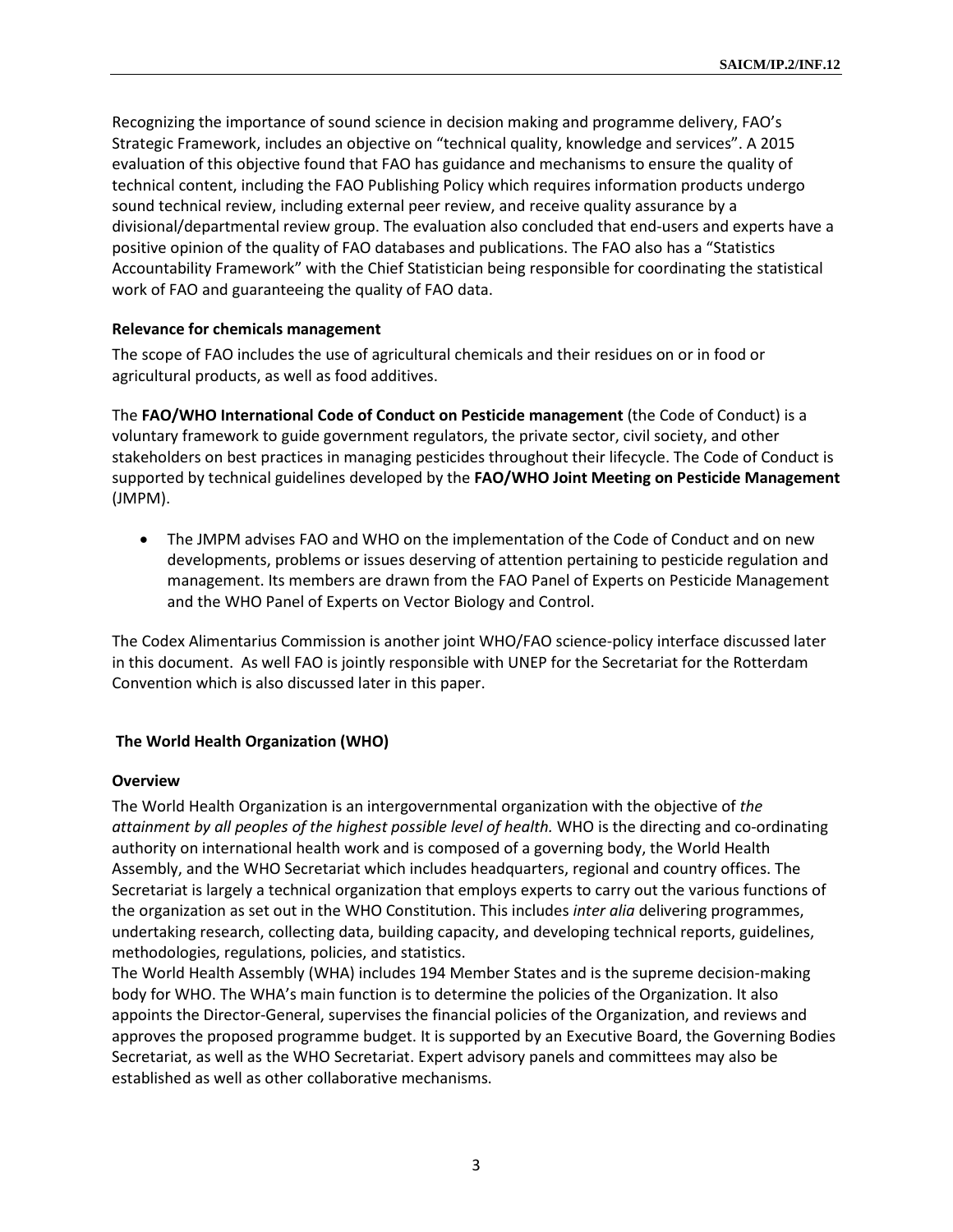The interface between science and policy occurs throughout WHO. For example, when an item is added to the WHA agenda, the Secretariat is required to prepare a factual report to support the WHA discussion. WHA may then request the Secretariat to undertake further work on an issue as an outcome of the discussion. The Secretariat may also identify an area requiring further study and prepare a technical report that then influences policy decisions within the WHA, in individual Member States and in other fora.

WHO has strict policies in place to govern how it carries out this work to ensure scientific integrity of the outputs and to support evidence based policies and decision-making, for example:

- Code of conduct for responsible research
- Code of ethics and professional conduct
- Regulations for expert advisory panels and committees

- Regulations for study and scientific groups, collaborating institutions, and other mechanisms of collaboration

- Publishing policies and clearance procedures for publications
- Handbook for guideline development

A 2016 evaluation of WHO publications determined that WHO is a credible organization and that health professionals throughout the world look to it for science-based guidance and advice.

#### **Relevance for chemicals management**

WHO's International Programme on Chemical Safety (IPCS) resides within WHO's Public Health, Environmental and Social Determinants of Health which works on a broad range of environmental health issues, including air pollution, climate change, water and sanitation, children's environmental health, and occupational health, as well as chemical safety.

IPCS focuses on establishing the evidence base for, and reducing the risks and burden of disease from, chemical exposure; this includes work on risk and health impact assessment of priority chemicals; WHO norms, including guidelines and harmonized methodologies; promoting establishment and strengthening of poisons centres; chemical emergency response; convening and contributing to global strategic alliances to address chemical risks; promoting health in development and implementation of international chemical policies, and capacity building.

Examples of WHO science-policy interfaces relevant for chemicals include:

- **Global Burden of Disease Estimates:** In resolution WHA69.4 *The role of the health sector in the Strategic Approach to International Chemicals Management towards the 2020 goal and beyond,* Member States used the Secretariat's estimates of the burden of disease attributable to chemicals to support the need for a greater emphasis on sound chemicals management in the health sector. A key outcome of WHA69.4 is the *Road map to enhance health sector engagement in the Strategic Approach to International Chemicals Management towards the 2020 goal and beyond* that was approved by the Health Assembly in May 2017. WHO burden of disease estimates are also used as a reference by Member States and others to support their own policies or actions.
- **WHO Chemical Risk Assessment Network** is a collaborative expert network with an overall goal to improve chemical risk assessment globally through facilitating sustainable interaction between institutions on chemical risk assessment issues and activities. The scope of the Network is the risks to human health associated with exposure to chemicals through all pathways and routes of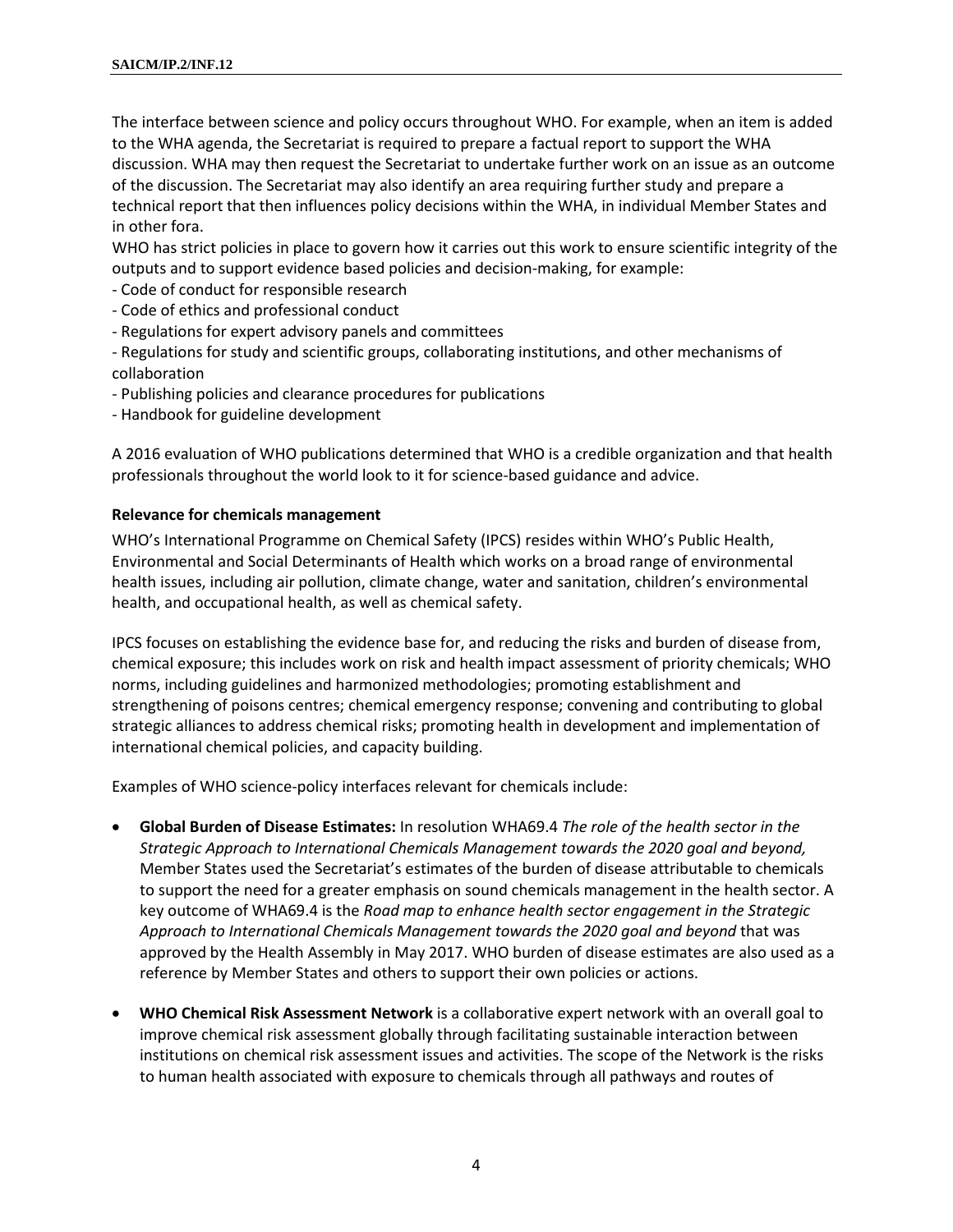exposure, including in environmental media (air, water, soil) and food, through use of consumer products, in occupational settings, etc.

The Network comprises primarily government and public health institutions, WHO Collaborating Centres and Professional Societies. Decisions on projects are made by consensus and may lead to WHO guidelines, guidance or expert reports. Collaborative activities of the Network are pursued in accordance with WHO processes for the type of activity, e.g. WHO guideline, capacity-building activity, etc.

• **WHO guidelines** are recommendations to Member States and the health sector in general. Guidelines may be adopted under national laws or otherwise adopted by users**.** The development of guidelines may be triggered by requests from Member States, WHO country offices, external experts or other stakeholders.

WHO Guidelines can vary greatly in focus and scope; relevant examples include:

- o WHO Guidelines for Drinking Water Quality
- o WHO Guidelines for Air Quality
- o Ad hoc guidelines on specific issues, such as clinical management of lead poisoning (in development)

WHO's Handbook for guideline development outlines the process that must be used which includes the engagement of experts (appointed as per WHO rules), external peer review (technical experts, end-users, persons affected by the guideline, other stakeholders etc), as well as a final detailed report including systematic evidence reviews in accordance with international standards.

- **WHO technical publications** are developed by WHO technical experts or expert working groups in response to an identified need, such as an emerging issue or information gap. Technical publications vary greatly in focus and scope, however, in general available evidence is reviewed and used to describe the extent of the issue, including sources of exposure and health impacts, identify any data gaps, if applicable, and, based on this, make recommendations for how to mitigate these risks. Recent examples of relevant technical publications include:
	- o Recycling used lead-acid batteries: health considerations (2017)
	- o Inheriting a sustainable world? Atlas on children's health and the environment (2017)
	- o Don't pollute my future! The impact of the environment on children's health (2017)
	- o Public health impact of chemicals: knowns and unknowns (2016)
	- o International Health Regulations (2005) and chemical events (2015)

The development of technical publications on specific issues provides a relatively efficient avenue for WHO to provide information to policy makers to enable informed decision-making.

#### **FAO/WHO Codex Alimentarius Commission**

#### **Overview**

The FAO/WHO Codex Alimentarius Commission(CAC) is the UN body charged with protecting the health of consumers and ensuring fair practices in food trade through the development of a broad range of voluntary standards, guidelines and codes of practice under the Joint FAO/WHO Food Standards Programme. While national adoption of the standards is voluntary, they are used as a reference in trade agreements and dispute resolution. CAC currently has 188 members and 240 observer organisations -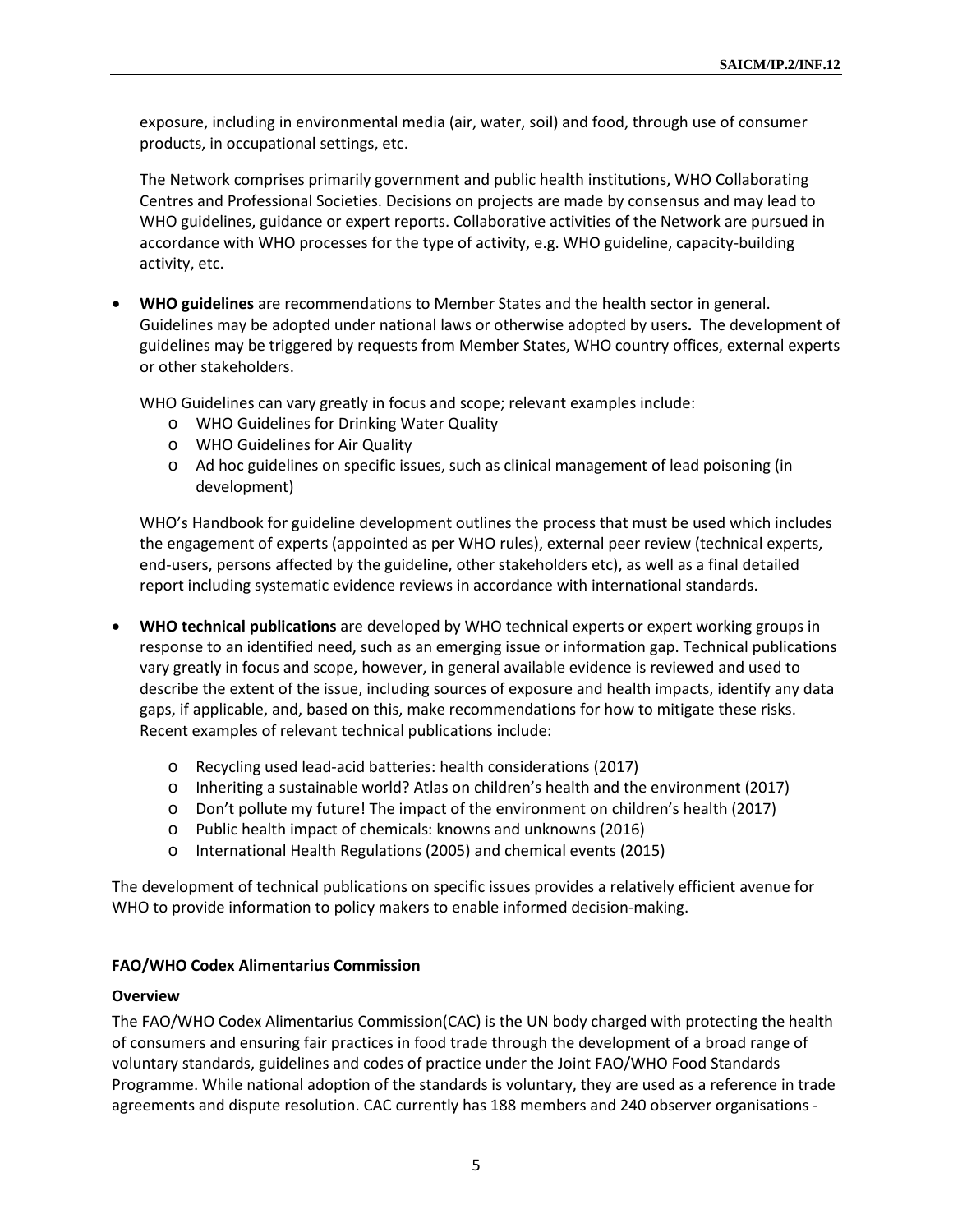168 international nongovernmental organisations representing producers, industry and civil society, 16 United Nations agencies and programmes and 56 intergovernmental organisations.

#### **Relevance for chemicals management**

Pesticides, food additives, naturally occurring toxicants and other chemicals relevant for food safety are included within the purview of CAC. Expert scientific advice to inform CAC standard making is provided by two independent joint FAO/WHO expert committees, as follows:

- The **Joint Expert Committee on Food Additives** (JECFA) evaluates the safety of food additives, contaminants, naturally occurring toxicants and residues of veterinary drugs in food. JECFA performs risk assessments and provides advice to FAO, WHO and the member countries of both organizations, as well as to the Codex Alimentarius Commission (CAC).
- **Joint Meeting on Pesticide Residues** (in food) (JMPR) reviews residues and analytical aspects of pesticides, estimates the maximum residue levels, reviews toxicological data and estimates acceptable daily intakes (ADIs) for humans of the pesticides under consideration.

Both committees follow established guidelines in carrying out their assessments. The science-policy interface occurs in the CAC's general committees and ad hoc task forces where policy alternatives are considered in consultation with all interested parties and in light of the expert scientific advice provided by the above committees and along with other relevant factors. It is these committees and task forces that are responsible for developing global standards.

An additional benefit of the Codex Alimentarius is that it enables all countries to strengthen their food control systems, including those that may not have the resources to undertake the risk assessment and develop standards themselves.

#### **Organisation for Economic Development and Cooperation**

#### **Overview**

The OECD is a consensus-based, Member-driven organization with the mission *to promote policies that will improve the economic and social well-being of people around the world*. The OECD Council is governing body with 35 Member States plus the European Union. OECD's work is carried out by about 250 committees, working groups and expert groups supported by the OECD Secretariat.

In its own words: *The OECD provides a forum in which governments can work together to share experiences and seek solutions to common problems. We work with governments to understand what drives economic, social and environmental change. We measure productivity and global flows of trade and investment. We analyse and compare data to predict future trends. We set international standards on a wide range of things, from agriculture and tax to the safety of chemicals.*

The OECD sees itself as a policy network and aims to advance its legal instruments, standards and norms around the world. To ensure this work is high quality and evidence-based, OECD develops its standards and policies using comparable data, peer reviews, expert committees and structured dialogues. To become an OECD Member, candidate countries must undergo a rigorous accession process, involving assessment of their willingness and ability to implement OECD legal instruments and their alignment with OECD best policies and practices.

#### **Relevance for chemicals management**

The OECD's work on chemical safety is carried out under the **Environment, Health and Safety (EHS) Programme** which is overseen by the Joint Meeting of the Chemicals and the Working Party on Chemicals, Pesticides and Biotechnology (the Joint Meeting). The EHS programme is centred on a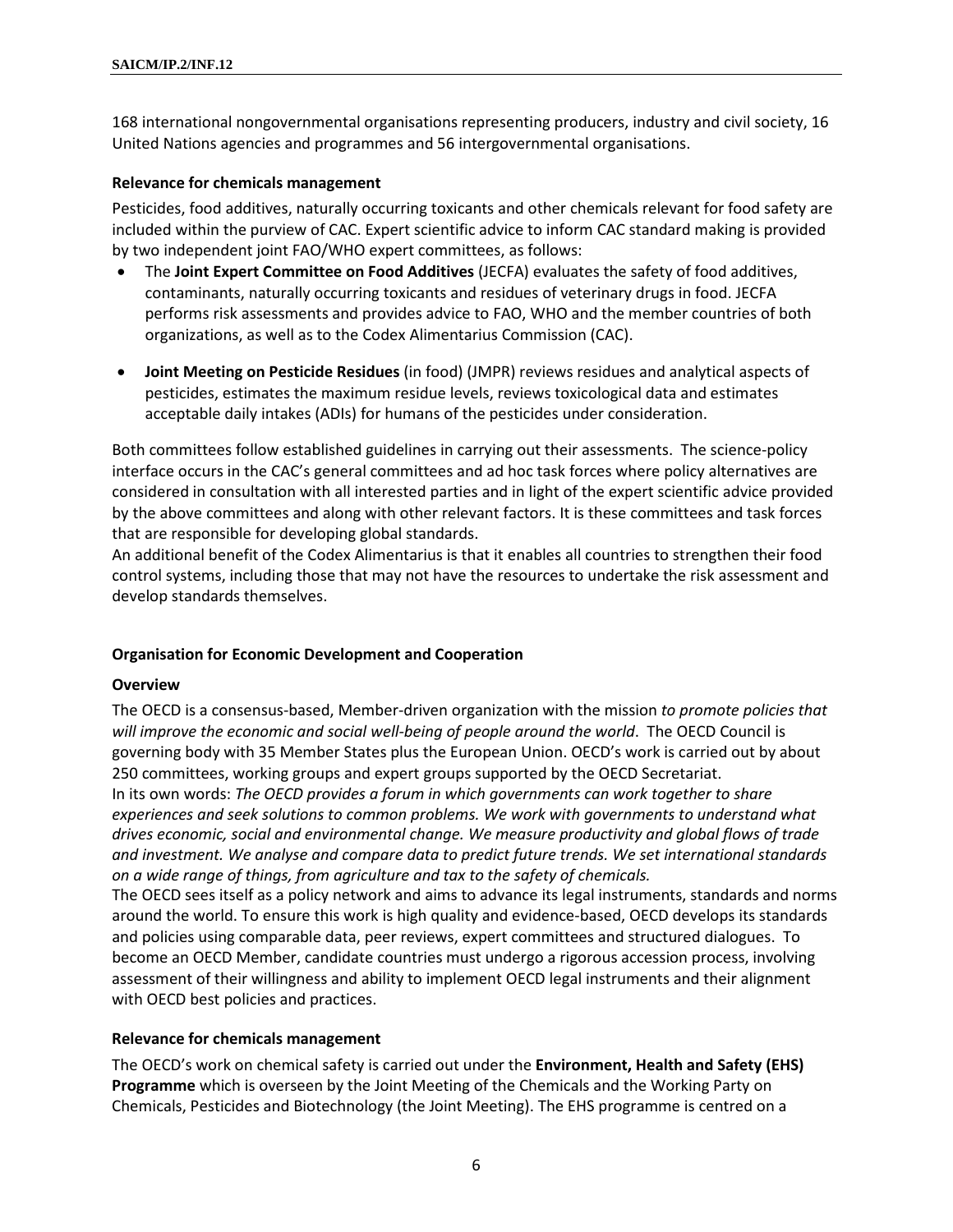number of working groups that allow governments to collaborate on issues of mutual interest, and particularly establishing harmonized methods and other guidance related to risk assessment as a way to reduce duplication and facilitate information sharing and cooperative work. Other topics of mutual interest include the joint OECD/UNEP Global Perfluorinated Chemicals (PFC) Group; supporting development and implementation of PRTR systems in member countries; better understanding the policy drivers that influence decision-making in chemicals management; and, most recently, a new project to support the socio-economic analysis of chemicals through better quantification and monetisation of the negative impacts.

A number of OECD Council Acts are relevant to chemicals management and so, as part of the accession process, candidate countries are assessed on their ability to adhere to these. In this way, OECD's technical work influences policy around the world and improves chemical safety globally. An important example of this interface is the OECD Test Guidelines Programme, described below:

• The **OECD Test Guidelines Programme** is managed by the OECD Working Group of National Coordinators of the Test Guidelines Programme (WNT). The OECD Test Guidelines are a collection of about 160 internationally agreed testing methods used by governments, industry and independent laboratories to identify and characterise the potential hazards of chemicals.

OECD Council Decision on Mutual Acceptance of Data (MAD) requires OECD Member countries to accept data generated in accordance with OECD Test Guidelines and Principles of Good Laboratory Practice (GLP) by other member country. A related Council Decision-Recommendation on Compliance with GLP - establishes procedures for monitoring GLP compliance. A later Council Decision allows for non-OECD countries to take part in this system.

The mutual acceptance of data can only be achieved if all stakeholders are convinced of the scientific robustness and regulatory fit-for-purpose of the test methods, individually and also as a system. To achieve this status, a rigorous process of development, validation and review has been agreed by member countries and implemented by the OECD. This process ensures that methods can be transferred and trusted across laboratories to generate reliable chemical safety data to inform regulatory decisions taken by authorities.

The OECD Test Guidelines Programme also needs to keep up with the pace of science and rapidly evolving techniques, with animal welfare and ethical considerations to animal testing, while developing and maintaining test methods that respond to regulatory needs.

A broad network of Expert Groups, maintained by the countries themselves, are regularly consulted to provide input into technical documents under development. These groups represent expertise from academia, scientific societies, regulatory agencies, industry, contract laboratories, animal welfare organisations and environmental NGOs. Topical science-oriented advisory groups (e.g. Endocrine Disrupters Testing and Assessment, Molecular Screening and Toxicogenomics) also provide input to ensure that standardised methodologies reflect current science and knowledge.

In this way the OECD's Test Guidelines Programme influences global chemical safety by promoting high standards in testing and laboratory practice and facilitating access to quality data.

Further, in response to the 2008 OECD Council resolution on Implementation of the Strategic Approach to International Chemicals Management (SAICM), the Joint Meeting has made SAICM implementation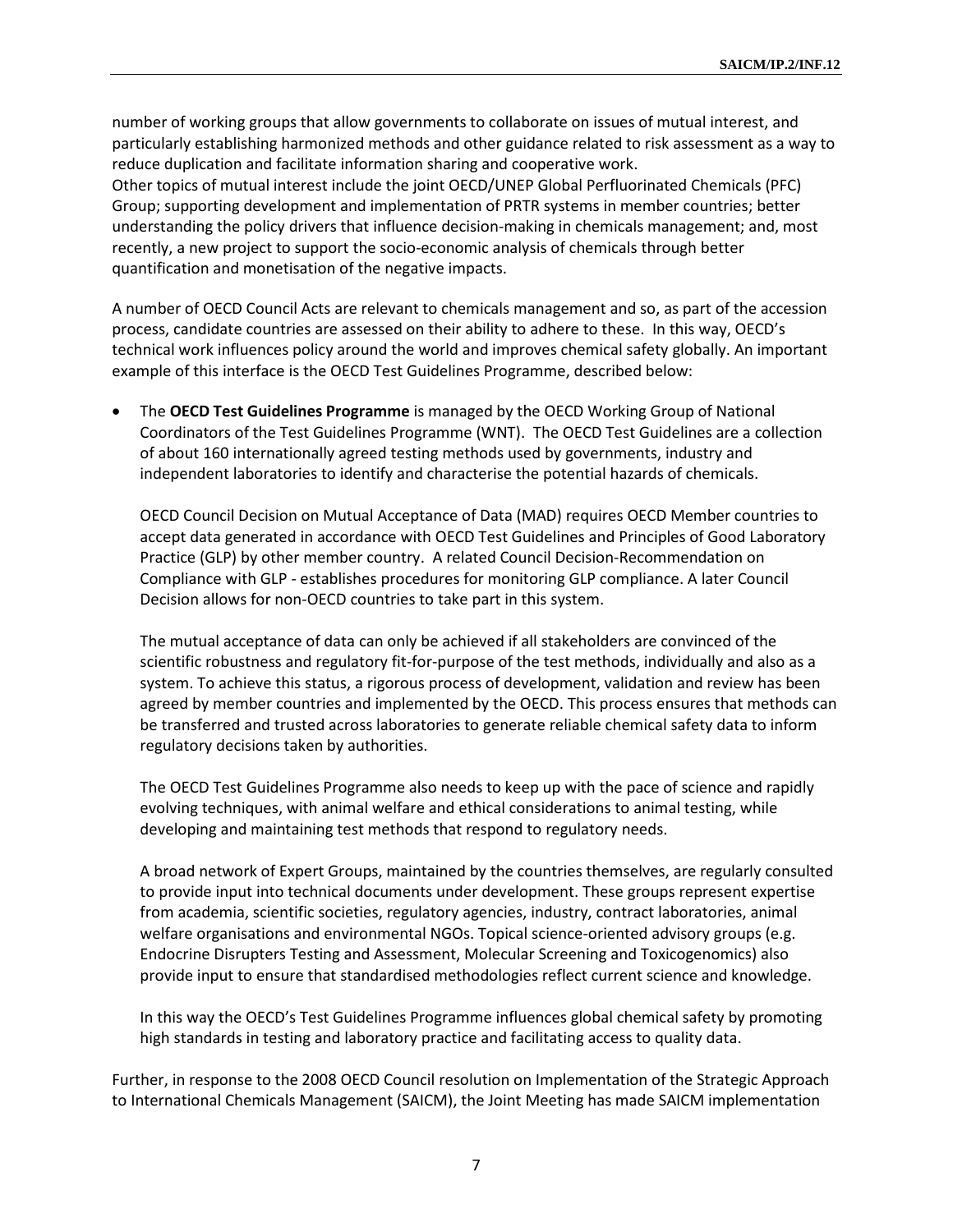an integral part of its programme. This has included making its outputs as accessible, relevant and useful as possible to non-Members and other interested stakeholders, and distributing them widely and free of charge.

#### **United Nations Environment Programme (UN Environment)**

#### **Overview:**

UNEP's assigned role within the UN is *to be the leading global environmental authority that sets the global environmental agenda, promotes the coherent implementation of the environmental dimension of sustainable development within the United Nations system and serves as an authoritative advocate for the global environment.* UNEP's mandate includes *inter alia*:

- analysing the state of the global environment, assessing trends, providing policy advice, early warning information, and promoting international cooperation and action;
- further developing international environmental law;
- advancing implementation of agreed international norms and policies, environmental principles and international agreements;
- strengthening its role in the coordination of environmental activities within the United Nations, as well as an Implementing Agency of the Global Environment Facility; and,
- promoting greater awareness and facilitating effective cooperation among all sectors of society and actors, and serving as an effective link between the scientific community and policy makers at the national and international levels.
- providing policy and advisory services in key areas of institution-building to Governments and other relevant institutions.

In fulfilling these functions, UNEP's work is guided by five principles to respond to environmental challenges: universal in application, results-based management, synergy through strategic partnerships, regional presence and greater integration of normative frameworks. Through strategic partnerships, UN Environment catalyzes transformative change, leverages impact in the environmental dimension of sustainable development and contributes to the social and economic dimensions of sustainable development.

UNEP is governed by the United Nations Environment Assembly (UNEA) which is composed of 193 Member States. The work of UNEP is directed by UNEA resolutions and decisions, as well as by the Executive Director (elected by the UN General Assembly) in accordance with the mandate and programme of work. UNEA may establish sessional or intersessional committees, working parties and subsidiary organs as may be necessary for the effective discharge of its functions.

#### **Relevance for chemicals management**

UNEP's Chemicals, Waste and Air Quality sub-programme aims to promote sound management of chemicals and waste and improving air quality for a better environment and improved human health. This includes: promoting approaches that demonstrate the economic, environmental and health advantages of sound chemicals management; playing a leading role in developing and supporting international chemicals and waste-related agreements; spearheading global alliances that bring together business, governments and civil society; working with national governments to help them develop regulatory frameworks and other policy instruments on chemicals and waste; and serving as a global clearinghouse for relevant scientific and technical knowledge.

Examples of UNEP science-policy interfaces relevant for chemicals include: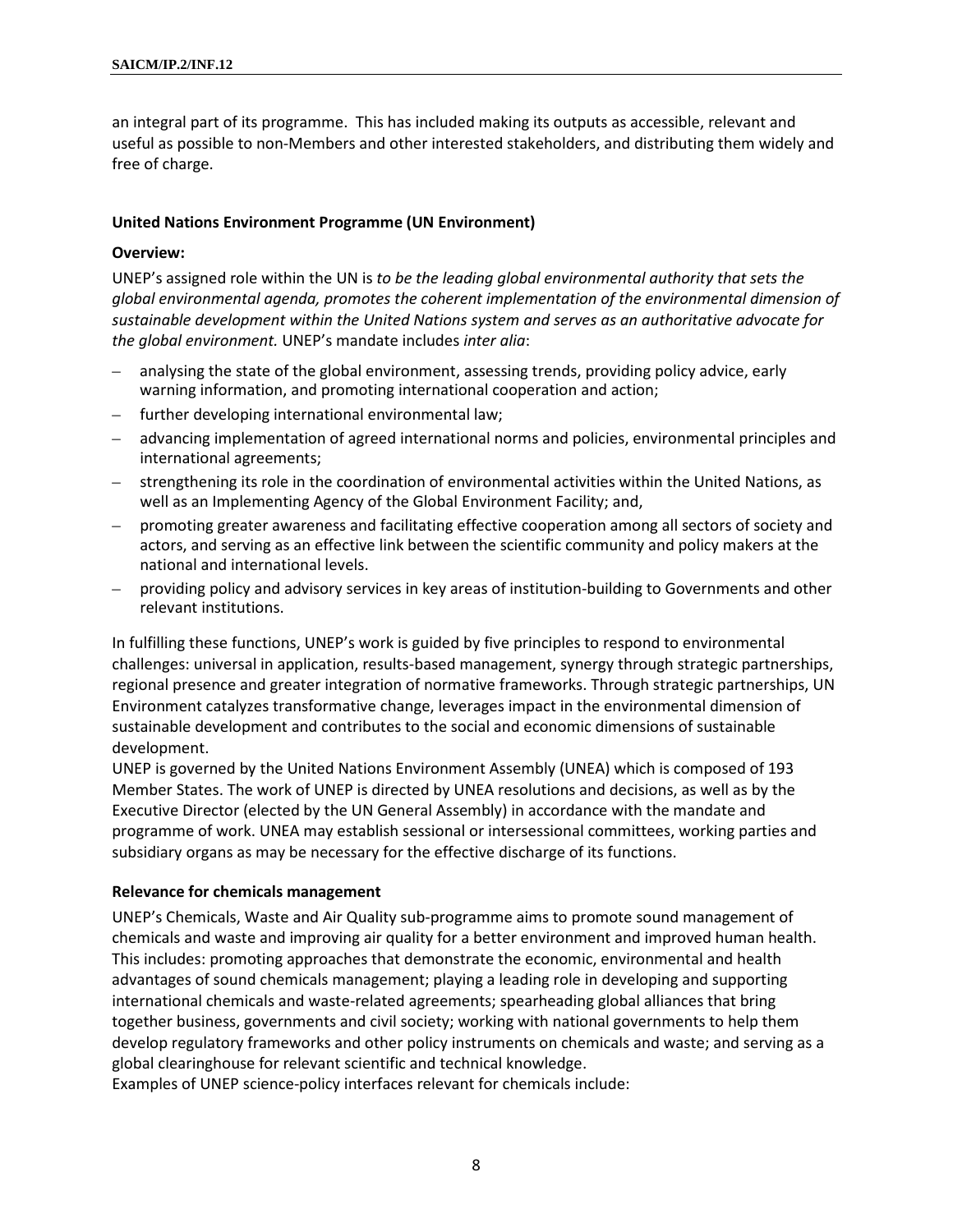• The **Second Global Chemicals Outlook (GCO-II)** was called for by UNEA resolution 2/7 and requested to be completed by the end of 2018. GCOII will cover a range of topics, including: the global context, trends, developments, and emerging policy issues; topics of relevance until and beyond 2020 such as hazard assessment, risk assessment, risk management, and alternatives assessment; the enabling environment, policies and governance, such as research and innovations, new business models, and economic incentives; and, options for implementation towards relevant sustainable development goals (SDGs).

GCO-II will build on knowledge and expertise generated by recognised institutions and scientific bodies, including government bodies, intergovernmental organizations and nongovernmental organizations. Whenever possible, it will use existing, peer-reviewed literature and publications and also draw on insights and lessons learned from international initiatives and multilateral environmental agreements.

Development of GCO-II is guided by a Steering Committee including members from governments, nongovernmental organizations and intergovernmental organizations. Authors and contributors from developing countries, transition economies and developed countries are also engaged to provide scientific input and advice.

CGO-II is expected to provide policy insights to reach relevant SDGs and targets as well as to inform the intersessional process considering the Strategic Approach and the sound management of chemicals and waste beyond 2020. A summary for policy makers will be produced.

• **The Polychlorinated Biphenyls Elimination Network (PEN)** was established by the Conference of the Parties (COP) to the Stockholm Convention in 2009 with the goals of phasing out the use of PCB in equipment by 2025 and ensuring elimination of PCBs by 2028. PEN was transferred from the Secretariat of the Stockholm Convention to UNEP in 2011.

PEN is a multi-stakeholder mechanism that promotes and encourages the environmentally sound management (ESM) of Polychlorinated Biphenyls (PCBs) in accordance with the Basel Convention technical guidelines and seeks to promote exchange of information and implementation of coordinated activities between all sectors. PEN catalyses new activities including targeted assistance and the development of guidance materials, as needed.

PEN operates through its Advisory Committee, Thematic Groups therein, and a Secretariat provided by UNEP. Membership is open to governments, intergovernmental organizations, donors, PCB holders, non-governmental organizations, industry, experts/academia, and business sectors relevant to polychlorinated biphenyls (PCB). The Networks has as to June 2017, 435 members.

Under the heading of 'PCB – The Forgotten Legacy', PEN has developed new and updated existing guidance documents, prepared information on PCB open application and its relevance and developed an awareness-raising strategy to put PCB back on the international agenda.

• **Global Alliance for the Development and Deployment of Products, Methods and Strategies as Alternatives to DDT**. It was established by the Conference of the Parties (COP) to the Stockholm Convention on 2009 at its 4th meeting. It was transferred from the Secretariat of the Stockholm Convention to UN Environment in 2011.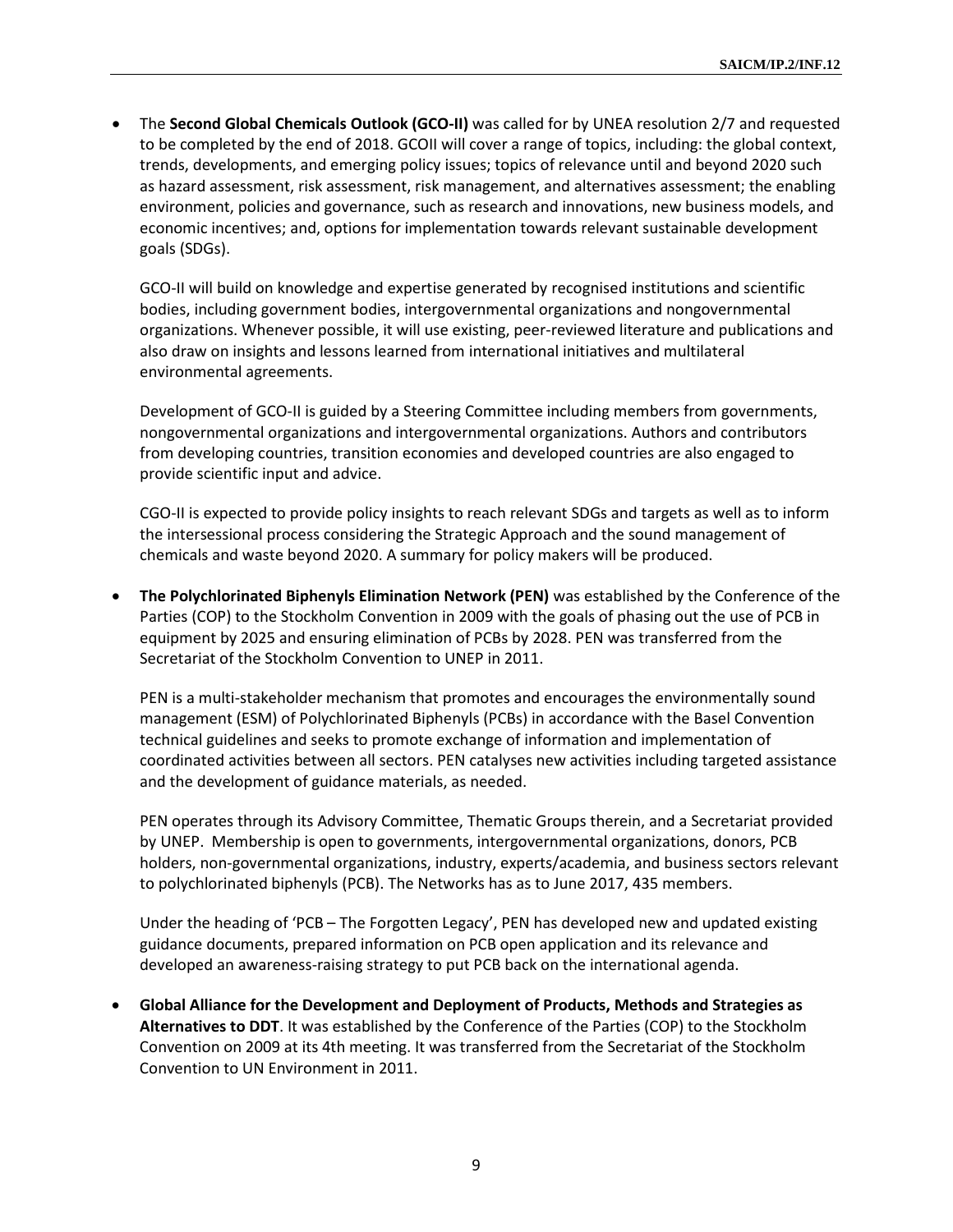The Global Alliance is a global multi-stakeholder mechanism that promotes the development and deployment of alternative products, methods and strategies to DDT for disease vector control. The Global Alliance is governed by an Alliance Assembly and a Steering Committee it implements it strategy through thematic groups while being supported by a small Coordinating Team.

The Global Alliance undertakes a number of activities within the context of the Road Map for the Development of Alternatives to DDT. The Road Map provides a thematic guide and sketch the steps that are needed for the development and deployment of alternatives to DDT for the purpose of disease vector control to Parties to the Stockholm Convention and other global stakeholders.

• **Endocrine Disruptors Chemicals.** In May 2014, UN Environment established an Advisory Group to provide strategic and policy advice on approaches related to the implementation of UN Environment's activities concerning environmental exposure and impact of Endocrine Disrupting Chemicals (EDCs). Members of the Advisory Group were appointed by the members of the SAICM bureau (governments, major groups and other stakeholders including NGO, academia, and industry). Individual experts were also invited to become members on the basis of expertise, previous work, and special interest on EDCs.

The Advisory Group members are expected to: a) Provide advice on strategies and approaches for UN Environment's work on Endocrine Disrupting Chemicals, focusing on environmental exposure and impact; b) Provide guidance on overarching policies and issues while promoting synergy and collaboration across topics; c) Share information about recent advances in science and implications to policy related to EDCs.

• **Chemical in Product (CiP) Programme** is a global initiative aimed at managing chemicals in products to ultimately reduce the risk to humans and the environment from these chemicals. In October 2015, the fourth International Conference on Chemicals Management (ICCM4) welcomed the CiP Programme and recognized access to information on chemicals in products as a global issue. It requires collaboration on a worldwide scale, across stakeholder lines, and through the entire life cycle. All stakeholders should have access to relevant and reliable information to make informed decisions about chemicals in products.

The CiP Programme serves the overall aim to reduce risks from hazardous chemicals in products. To achieve this, it established three key objectives, which align with government and corporate goals and build on lessons from extensive stakeholder action: a) within supply chains, to know and exchange information on chemicals in products, associated hazards and sound management practices; b) to disclose information of relevance to stakeholders outside the supply chain to enable informed decision-making and actions about chemicals in products; c) to ensure that, through due diligence, information is accurate, current and accessible.

• **Global Mercury Partnership** consists of stakeholders from governments, industry, NGOs, and academia who are dedicated to protecting human health and the environment from the impacts of mercury, and to reducing global environmental releases of mercury. Initiated in 2005 by a decision of the UN Environment Governing Council, the Partnership played an important role in catalyzing global action on mercury and offering information, capacity-building, and awareness-raising in support of international negotiations to establish a legally-binding instrument on mercury.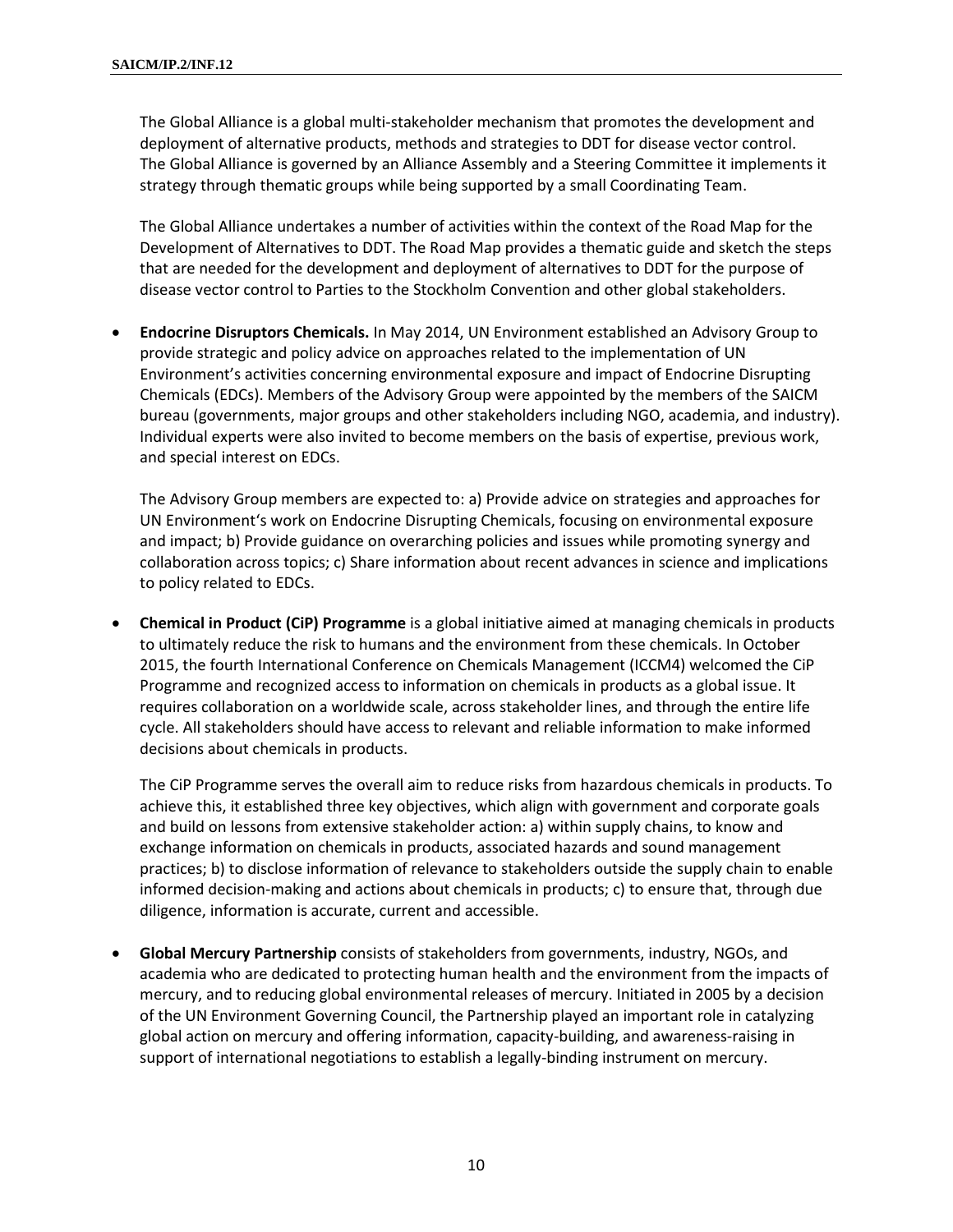The overall goal of the UN Environment Global Mercury Partnership is to protect human health and the global environment from the release of mercury and its compounds by minimizing and, where feasible, ultimately eliminating global, anthropogenic mercury releases to air, water and land. The Partnership works closely with stakeholders to assist in the timely ratification and effective implementation of the Minamata convention on Mercury.

The Partnership currently has eight identified priorities for action - or partnership areas - that are reflective of the major source of mercury releases categories.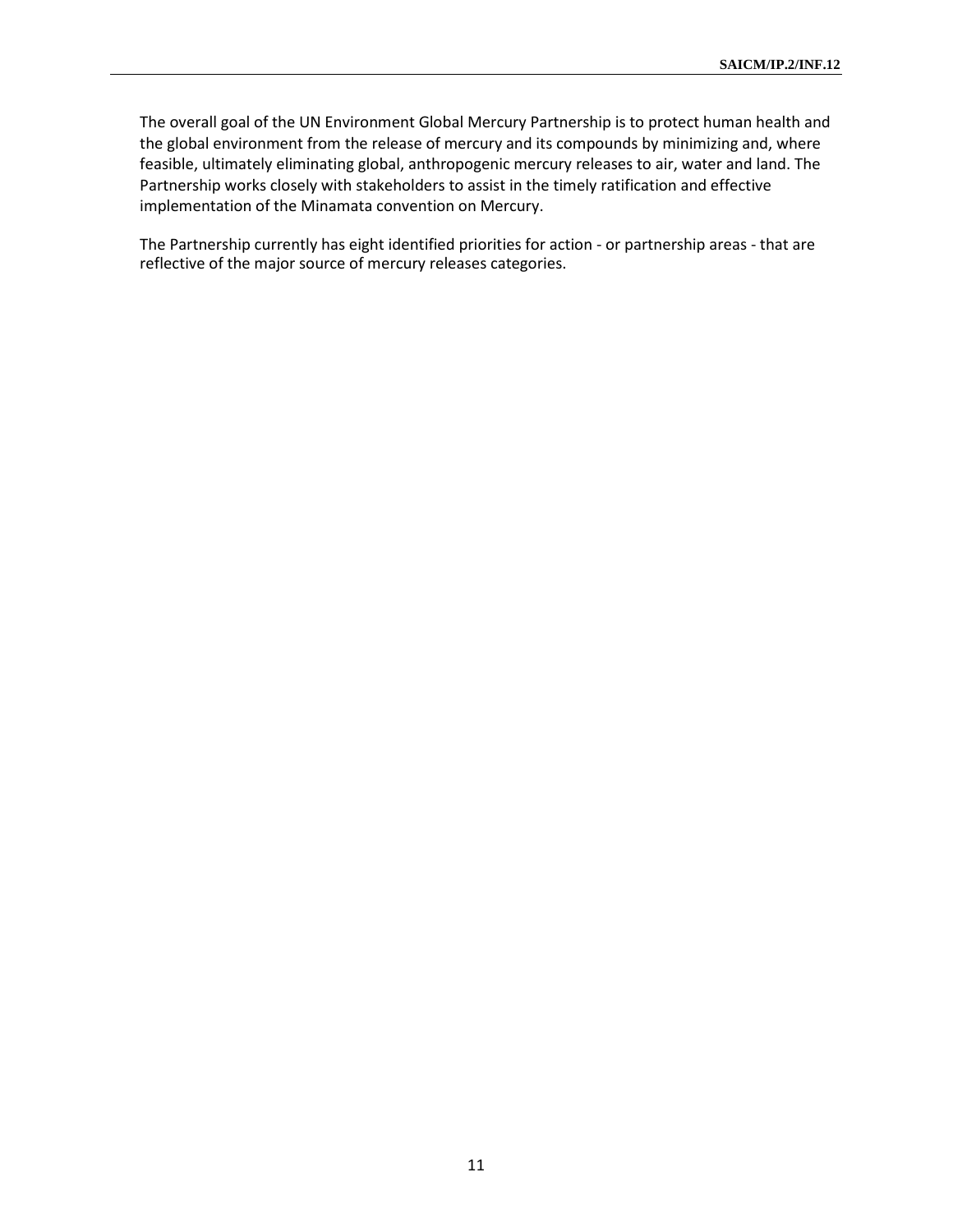#### **International instruments that address chemicals and waste**

Meeting document SAICM/IP.2/10 already includes an overview of the governance structures of the Basel, Rotterdam, and Stockholm Conventions, the Montreal Protocol and SAICM. This document will therefore focus only on the science-policy interface aspects of these instruments.

#### • **The Strategic Approach to International Chemicals Management (SAICM)**

The main science-policy interface of SAICM occurs through the nomination of emerging policy issues. The process for proposing a new emerging issue was established by ICCM2 in 2009 and requires proponents to provide a rationale as two why the issue is considered "emerging", as well as other information such as the magnitude of the problem, and existing knowledge and information gaps. The Secretariat for SAICM is provided by UNEP.

Generally, if an item is accepted as a new emerging policy issue (via adoption of a resolution), ICCM looks to the IOMC organizations and Convention Secretariats for leadership on the issues and usually a joint activity is agreed between two or more of these bodies to address the issue. The activities can be quite varied; depending on the nature of the issue, the new activity may involve the creation of a steering group or working group, a work plan, the creation of a report, series of workshop or any combination of these. However, there is no general guidance on how to manage these issues after they have been adopted, rather the practice has been to adopt successive resolutions on most, if not all, issues at each subsequent session of the Conference.

Listed below are the Emerging Policy Issues (EPIs) and Other Issues of Concern for cooperative action that have been identified by ICCM. The organizations leading global follow-up activities for each issue are indicated in brackets.

#### **Emerging Policy Issues**

- o Lead in paint (WHO/UNEP)
- o Chemicals in products (UNEP provided as example UNEP science-policy interface)
- o Hazardous substances within the life cycle of electrical and electronic products (UNIDO/Basel Convention)
- o Nanotechnology and manufactured nanomaterials (OECD/UNITAR)
- o Endocrine-disrupting chemicals (OECD/WHO/UNEP provided as example UNEP science-policy interface)
- o Environmentally persistent pharmaceutical pollutants (UNEP/WHO)

#### **Other Issues of Concern**

- o Perfluorinated chemicals and the transition to safer alternatives (OECD/UNEP)
- o Highly hazardous pesticides (FAO, noting that WHO is also involved because of its close working relationship with FAO on pesticides)

Generally these issues link to (i) encouraging legislative actions (lead paint and highly hazardous pesticides); (ii) chemicals in the value chain (chemicals in products and Hazardous substance within the life cycle of electrical and electronic products); (iii) knowledge and information (nanotechnology and manufactured nanomaterials, endocrine-disrupting chemicals, environmentally persistent pharmaceutical pollutants; and perfluorinated chemicals and the transition to safer alternatives.

To-date, experience in addressing the emerging policy issues in SAICM has demonstrated that these initiatives tend to be most successful when resources are made available and when a suite of tailored activities are mapped to the needs set out by stakeholders. It is important to reflect on the required commitment and ownership to take effective action in the SAICM context, including the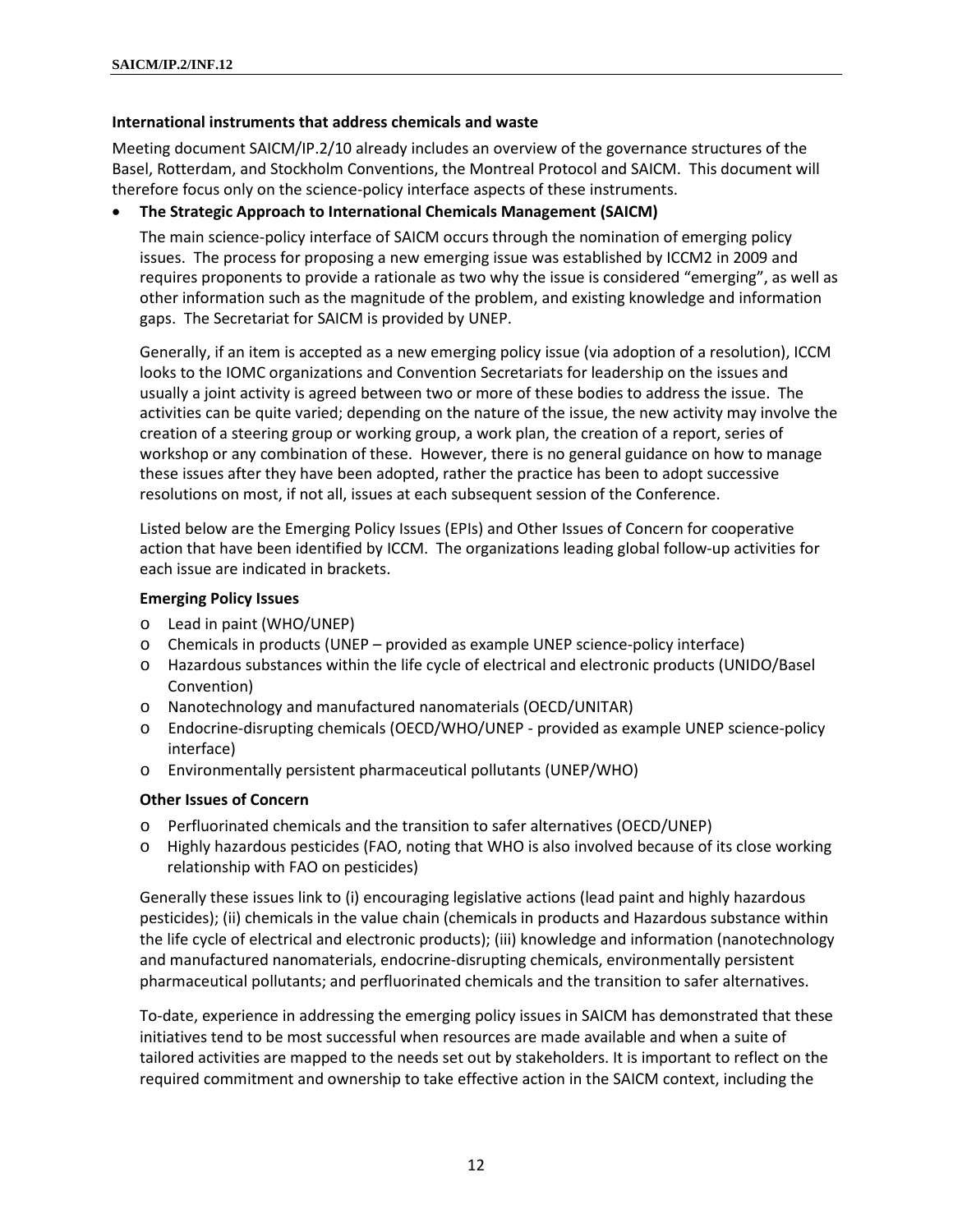resource requirements, in order to learn from efforts undertaken under the existing emerging policy issues to-date and to encourage all stakeholders to engage in the process from the outset.

#### • **The Basel, Rotterdam and Stockholm Conventions**

The Basel Rotterdam and Stockholm Conventions are legally binding instruments that share the common objective of protecting human health and the environment from hazardous chemicals and wastes falling within their respective scopes. Taken together they cover key elements of "cradle-tograve" management.

Examples of technical committees that influence policy can be found in subsidiary bodies to the conventions as follows:

- The Basel Convention's **Open-ended Working Group** is broad in scope, including providing advice on issues relating to policy, technical, scientific, legal, institutional, administration, finance, budgetary and other aspects of the implementation of the Convention. As well, the Conference of the Parties establishes expert working groups to develop guidelines on specific waste-related issues, e.g. e-waste, or to address other issues as mandated by the Conference of the Parties. The Secretariat of the Basel Convention is administered by UNEP.
- The Rotterdam Convention's **Chemical Review Committee**, as provided in Articles 5 and 6, reviews Parties' notifications of final regulatory action on chemicals and pesticide proposals for listing severely hazardous formulations and makes recommendations to the Conference of the Parties regarding listing these chemicals in Annex III. The Committee operates in accordance with its terms of reference (decision RC-1/6). See also *Handbook of working procedures and policy guidance for the Chemical Review Committee* which outlines working procedures and policy guidance of the CRC. The Secretariat of the Rotterdam Convention is administered jointly by FAO and UNEP.
- The Stockholm Convention's **Persistent Organic Pollutants Review Committee** , as provided in Article 8, reviews Parties' proposals for listing new chemicals in Annex A, B and/or C, decides whether the proposed chemical is likely to have POPs characteristics such that global action is warranted, evaluates possible control measures taking into account socio-economic consideration and makes recommendations regarding listing. The Committee also carries out other scientific reviews e.g. assessment of alternatives to listed POPs as mandated by the Conference of the Parties. The Committee operates in accordance with its terms of reference (decision SC-1/7). See also *The Handbook for effective participation in the POPs Review Committee under the Stockholm Convention* which describes membership and working procedures. The Secretariat of the Stockholm Convention is administered by UNEP.

In addition, the Conferences to the Parties of the Basel, Rotterdam and Stockholm (BRS) conventions initiated a programme entitled "From Science to Action" and requested the BRS Secretariat to develop *a road map for further engaging Parties and other stakeholders in an informed dialogue for enhanced science-based action in the implementation of the conventions at the regional and national levels.* Accordingly, a draft road map for science to action is under development with the most recent draft released 30 September 2017.

Based on the results of an online survey, the main challenges to science-based action, and thus the main elements for the draft road map to address, are as follows:

(a) Accessibility to scientific and technical information relevant to the conventions, in particular in developing countries and countries with economies in transition;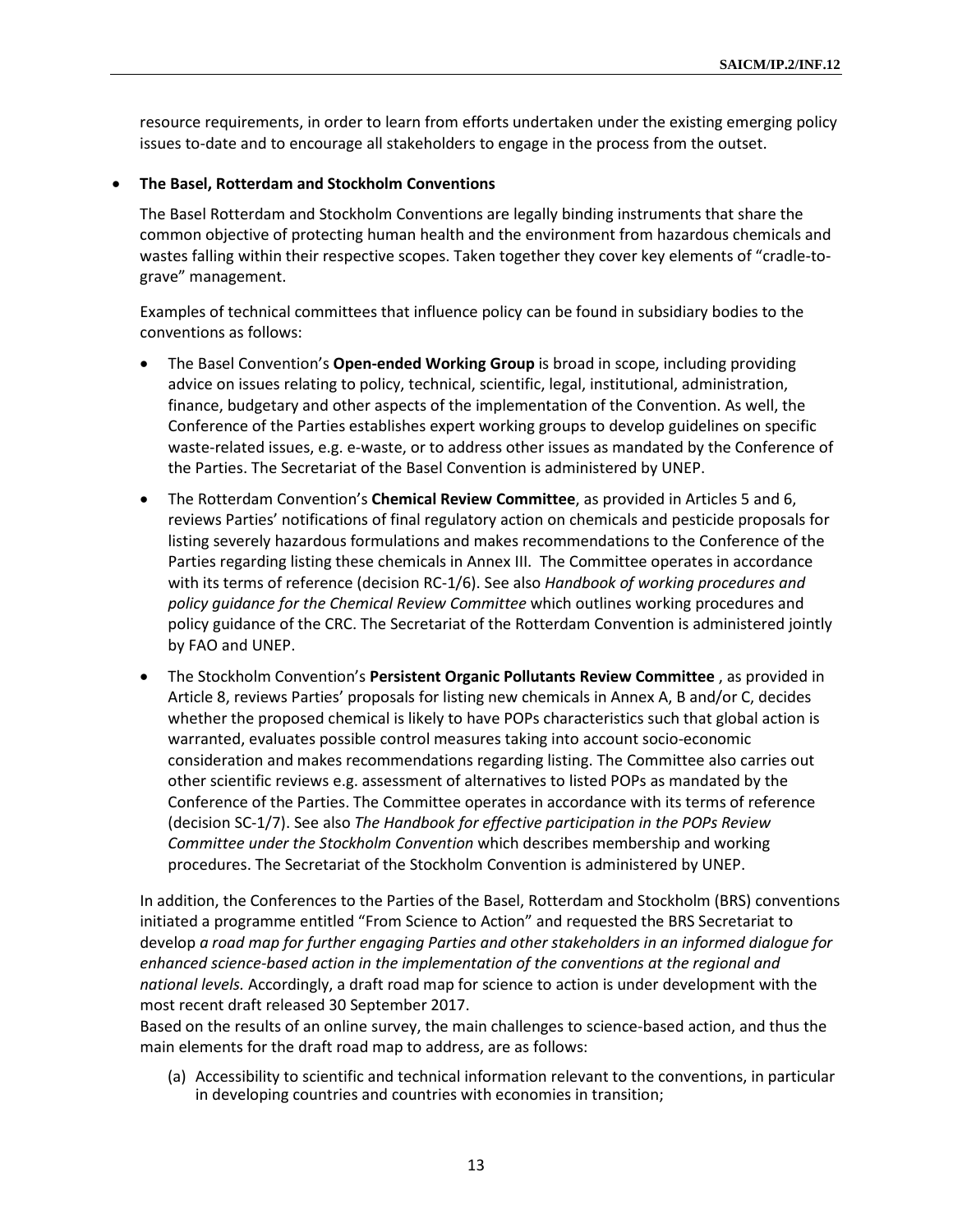- (b) Availability of scientific and technical information relevant to the conventions in developing countries and countries with economies in transition;
- (c) National capacity to review and assess scientific and technical information for decisionmaking and implementation of the conventions.

Many of the proposed actions to address these challenges relate to enhancing collaboration, networking, capacity building and training.

### • **The Montreal Protocol**

The Montreal Protocol on substances that deplete the ozone layer is a Protocol of the Vienna Convention. Its objective is to protect human health and the environment against adverse effects resulting or likely to result from human activities which modify or are likely to modify the ozone layer.

• **The Scientific Assessment Panel (SAP)** assesses the status of the depletion of the ozone layer and relevant atmospheric science issues. Pursuant to Article 6 of the Montreal Protocol on Substances that Deplete the Ozone Layer, a report is prepared every three or four years by the SAP which consists of hundreds of top scientists from around the world. Any emerging scientific issues of importance are brought to the attention of the Parties by the SAP Co-Chairs for consideration at the Meetings of the Parties. The Secretariat for the Vienna Convention and the Montreal Protocol is hosted by UNEP.

## **Conclusions**

The field of chemicals management is highly technical and a variety of fora already exist for the provision of scientific or technical advice on a wide range of issues. In some organizations, science and policy are clearly separated with independent scientific experts submitting advice to the forums where policies discussions occur (e.g. Codex). In other organizations, science is more integrated into all aspects of policy and decision-making with strict standards in place to ensure the evidence base is solid and credible (e.g. WHO).

In recognition of the fact that good policies and decisions require a solid and credible scientific basis, many of the organizations and fora described above have established strict guidelines for choosing experts and rigorous processes to follow in the development of scientific advice. In many cases, these organizations have already successfully bridged the gap between science and policy, at least to the extent possible.

For issues for which a forum does not already exist, there is a great deal of scope within current organizational structures and mandates to create new committees or panels to cover a broad range of chemicals related aspects. The limiting factor as always would be resources.

#### **Questions for further consideration**

In further considering the issue of the need for a new science-policy interface, stakeholders may want to consider the following questions in light of the information provided in this report:

- 1. What are the key gaps that are currently not covered by existing forums/organizations? Could the existing bodies be modified to fill these gaps?
- 2. How would a new forum work with existing specialized agencies/expert bodies? What would be the value-added of such a forum?
- 3. Where would the funding for a new interface come from?